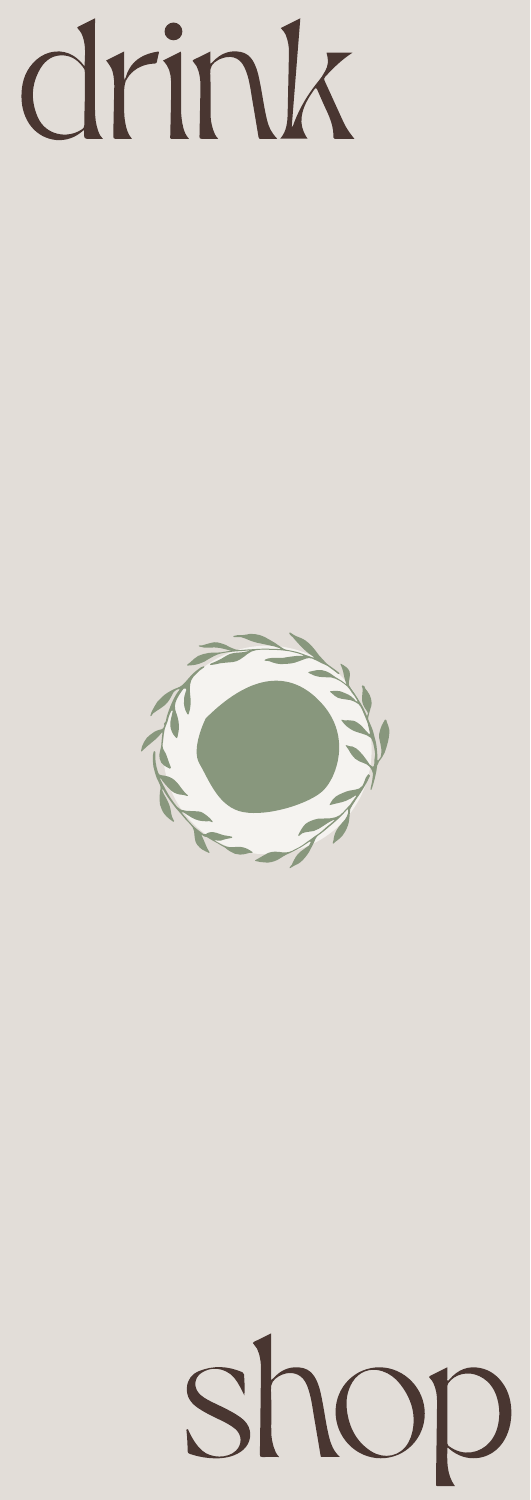# S A K E

SAKE NIHONSHU BIJITO 75 CL FLASCHE 30.- SAKE NIGORI TAKARA 37,5 CL FLASCHE 40.-

# BIERE

bierflasche | bottled beer

IKI BIO | YUZU UND SENCHA 4,5% 33CL 7.5- IKI BIO | INGWER UND SENCHA 5,5% 33CL 7.- SAPPORO PREMIUM LAGER 33CL 4,7% 6.-

## WEISSWEINE

white wine

**SCHWEIZ - SWITZERLAND**

1844 BALLENZ WEISS R.&.K LENZ 24.-

MÜLLER-THURGAU ERICH MEIER 25.-

**FRANKREICH - FRANCE**

POULLY FUISSE DOMAINE MATHIAS 32.-

IL VINO EROTICO BLANC ALMA CERSIUS 17.5.-

SANCERRE PANSEILOT FARGETTE GUILLERAULT 27.-

**I TA L I E N - I TA LY**

PINOT GRIGIO ATTIMO PALADIN 18.-

## CHAMPAGNER

NICOLAS FEUILLATTE BRUT RESERVE EXCLUSIVE, FRANKREICH 49.-

CAVA BRUT DE BRUT M. CASANOVAS, SPANIEN 24.-

**KLASSISCHE METHODE** traditional method

CASA BIANCA PROSECCO VALDOBBIADENE TREVISO EXTRA DRY 16.-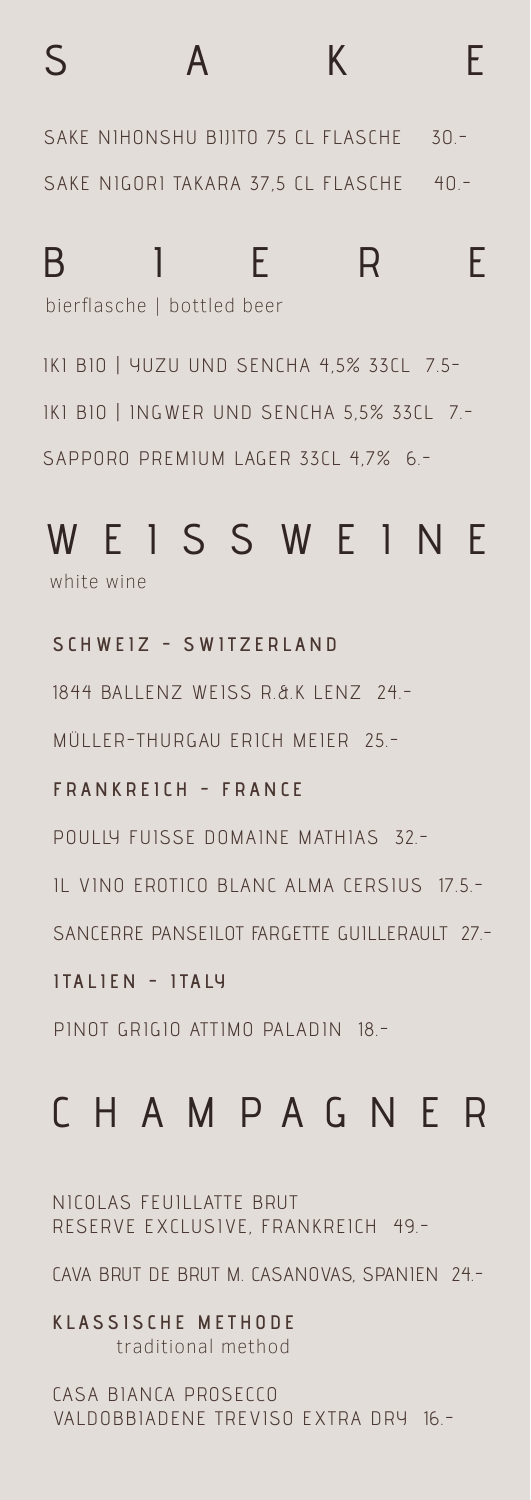## ROSÉWEINE

rosé wine

ARTAZURI ROSADO ARTAZU, SPANIEN 23.-

### ROTWEINE

red wine

#### **SCHWEIZ - SWITZERLAND**

1844 BALLENZ ROT R.&.K. LENZ 26.-

MERLOT DUE AMICI GUIDO BRIVIO 32.-

CUVEE 1844 NOIR R.&.K LENZ 33.-

#### **FRANKREICH - FRANCE**

CÔTES DU RHÔNE MISTRAL FERRAND 20.-

#### **I TA L I E N - I TA LY**

CASA LUPO VALPOLICCELLA RIPASSO, VENETO 26.-

YANTRA TENUTA DIE SETTE CIELI, TOSCANA 27.-

MILLE 1 PRATELLO, LOMBARDIA 26.-

168 DALIAN PRIMITIVO CUVEE 19.- SAN MARTINO, PUGLIA

#### **SPANIEN - SPAIN**

FIGUERO 12, GARCÍA FIGUERO, CRIANZA 31.-

PSI BY PINGUS, RIBERA DEL DUERO 39.-

#### **ARGENTINIEN - ARGENTINA**

BENMARCO MALBEC SUSANA BALBO WINES 32.-

#### **SÜDAFRIKA - SOUTH AFRICA**

DELICATE DE TOREN 25.-